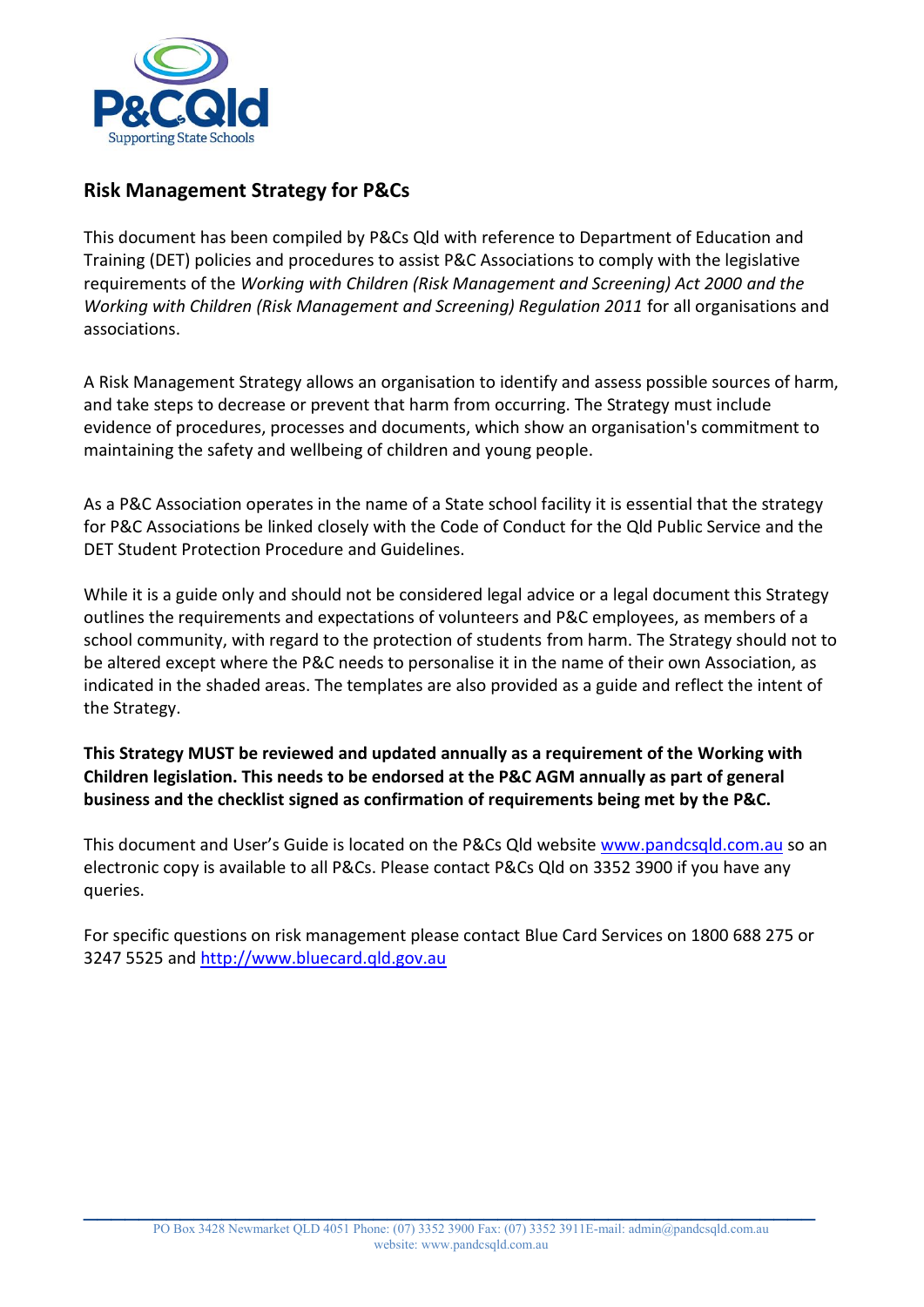

# **The Risk Management Strategy document**

This document is based on a number of policies and legislation as outlined in the Strategy and as such should not be altered. This Strategy identifies the role and obligations of volunteers and P&C employees while conducting business within a school.

Ensure that the strategy is easily accessible – the school website could be one form of ensuring accessibility and place information in the Volunteer Registers.

Change the shaded areas only and contact the P&Cs Qld office on 3352 3900 to discuss any issues you may have.

# **Templates**

## **Student Protection Risk Management Annual Checklist**

This is a guide for the Executive Committee and the principal to ensure that this strategy is being implemented and processes and procedures outlined in the Strategy are practised and reviewed.

The checklist is to be completed before the AGM of the P&C ready for endorsement at the AGM under General Business.

A copy of the completed checklist must be provided to the principal. This will assist in ensuring that the policy is up to date and members are aware of the requirements.

## **Flowcharts: Volunteer or P&C employee response to suspicion of harm to students**

This is a visual process of reporting suspicions for volunteers and P&C employees and is to be placed in a prominent position in P&C operational areas; tuckshop, OSHC, uniform shop and in the Volunteer Register for easy access.

## **Standards of Behaviour Fact Sheet**

This can be provided to assist or remind volunteers and P&C employees of the standards of behaviour expected under the Code of Conduct and should be displayed in prominent areas.

#### **Student Protection Fact Sheet**

This is the minimal training required of all volunteers and P&C employees as per the Department of Education and Training's Student Protection guidelines. The principal may choose this as minimal training and have it accessible to all volunteers before they volunteer.

## **Blue Card P&C President change of contact proforma**

- o Copy this form onto P&C Association letterhead
- o Blue card application forms for P&C employees should be processed by the authorised officer determined by the P&C President
- $\circ$  The contact person in part B of a blue card application form MUST be the P&C President
- $\circ$  The declaration in Part E of a blue card business application form must be completed by either a Justice of the Peace, Commissioner for Declarations, Lawyer of Police Officer
- o The contact address of the person processing the Blue card applications must be the address of the school.
- o Blue Card Services must be notified if the person in the role of President changes